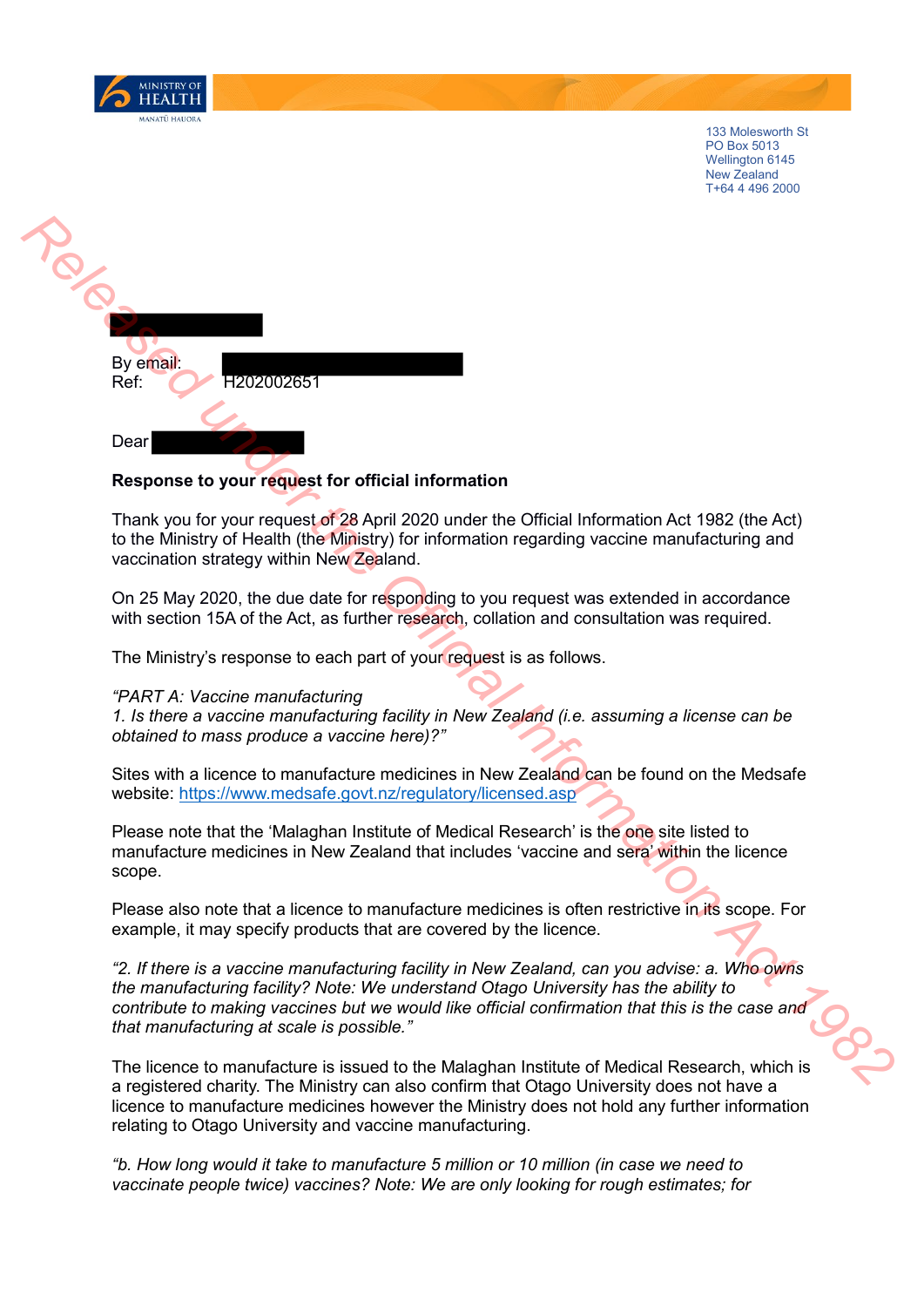*example if New Zealand does have a manufacturing facility, how many months it would take to manufacture 5 and 10 million respectively."* 

This part of your request is refused under section 18(g) of the Act as the Ministry does not hold this information and I have no reason to believe that it is held by another agency subject to the Act.

*"c. Does the manufacturing facility have the necessary components to make a vaccine in stock (see list of vaccine components here)? If yes, what expiry date do they have on current stock levels? A copy of a recent stock take would be sufficient. If it does not, are they able to purchase the remaining stock from overseas? Are any essential components in short supply?"*  **Release the manufacturing facility have the necessary components to make a vaccine in the C. Does the Official II and the Official III and the Official III and the Official III and the Official III and the Official III an** 

Your request is refused under section 18(g) of the Act as the Ministry does not hold this information and I have no reason to believe that it is held by another agency subject to the Act.

*"d. Has the facility manufactured any human vaccines over the last 20 years (since 2000)? If yes, what vaccines were produced and how much did the licenses cost? Were there resulting logistical or safety issues?"*

The Malaghan Institute has held a manufacturing licence including the following products within its scope:

*Genetically modified T Cells; including:* 

- *(i) Human Cell Line for Lentiviral Vector Manufacture*
- *(ii) Lentiviral Vector for in vitro gene transduction*
- *(iii) Genetically modified T-cells (WZTL-002)*
- *(iv) Dendritic cells*

The Ministry does not hold information relating to the total cost of licences, quantities of vaccines produced, logistical or safety issues. You can however find fees listed publicly on the Medsafe website: https://www.medsafe.govt.nz/regulatory/fees.asp

*"3. Does Australia have a vaccine manufacturing facility?* 

*a. If yes, what is the size of its production facility? Is it large enough to supply the New Zealand market?*

*b. If yes, do New Zealand and Australia have a mutual arrangement where New Zealand would get priority over other countries? If yes, please explain. If no, is this being considered?"*

The Ministry does not hold any information pertaining to this part of your request. As such this part of your request is refused under section 18(g) of the Act, as the Ministry does not hold this information and I have no reason to believe that it is held by another agency subject to the Act.

However, we do note that if New Zealand and Australia work together on this matter, we collectively have a better chance of securing vaccine supplies.

*"4. Does New Zealand have any specific agreements or loose relationships with vaccine suppliers around the world that the country can rely upon or leverage?"* 

Please be advised that PHARMAC has existing supply agreements and relationships with providers who supply vaccines listed on the National Immunisation Schedule, as well as other providers who may supply vaccines on other markets outside of New Zealand. The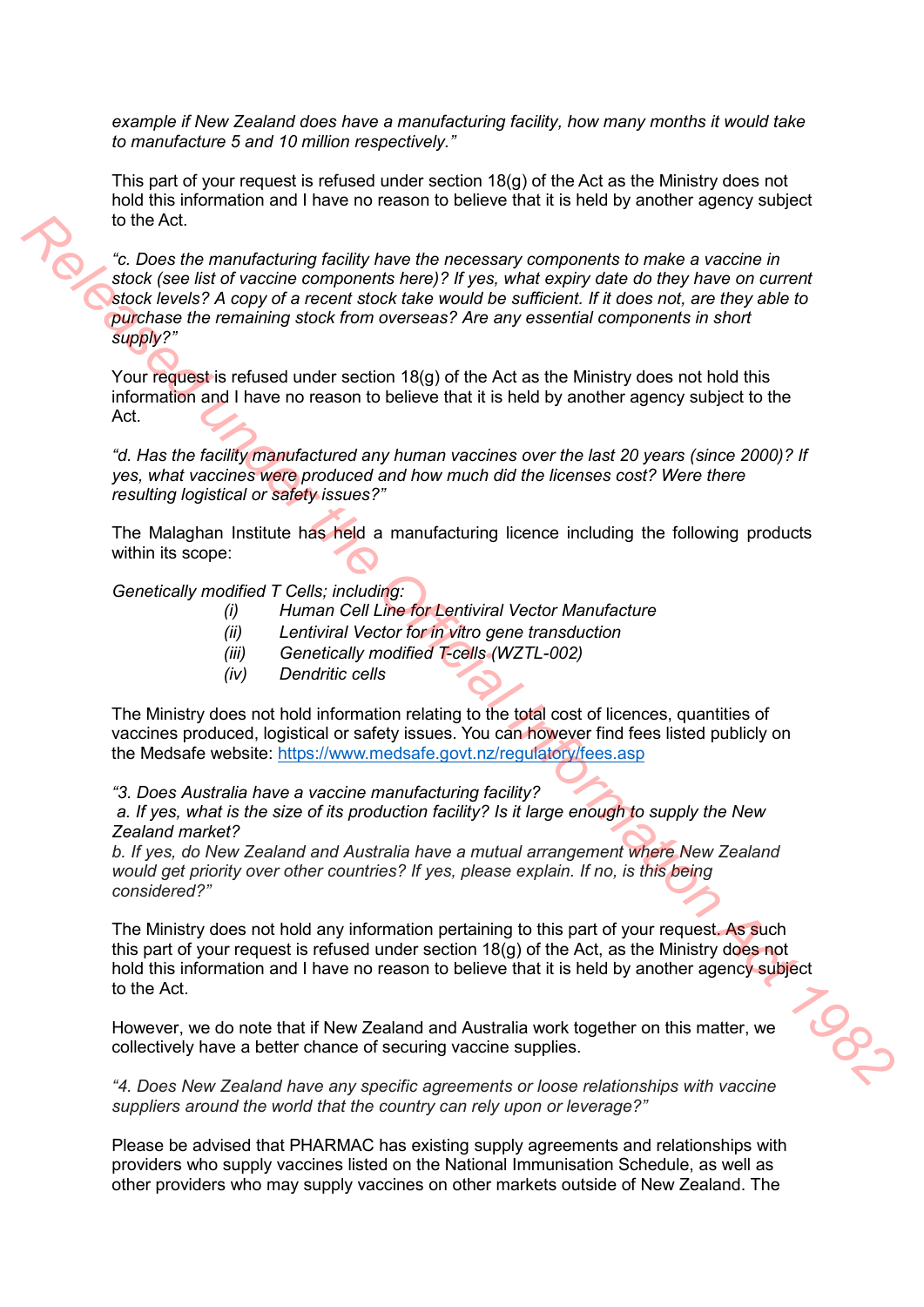Ministry has also maintained an advance purchase agreement with vaccine manufacturers for the supply of influenza pandemic vaccine.

*"a. If yes, please name the vaccine supplier and the type of agreement (if this is confidential information, a simple 'yes' is sufficient)."* 

PHARMAC has specific vaccine agreements with the following companies listed below. Please note that PHARMAC also has pharmaceutical supply agreements with a wide range of pharmaceutical suppliers who may supply vaccines in other markets but not currently in New Zealand:

GlaxoSmithKline NZ Limited – vaccine purchase Merck Sharp and Dohme (New Zealand) Limited - vaccine purchase Seqirus (NZ) Limited - vaccine supply and purchase Sanofi-Aventis New Zealand Limited - vaccine purchase Mylan New Zealand Limited – stock guarantee

*"b. If no, do we have any country agreements? If we do not, can you clarify whether New Zealand is simply reliant on aggressively going to the market?"* 

Please refer to the response provided in question 4.

*"PART B: A New Zealand vaccination strategy* 

*5. Has an inoculation strategy been developed or in development, in preparation for a mass vaccination program against SARS-CoV-2? a. Yes, if it has been developed, can you advise name and link to the document?"* 

*b. Yes, if it is in development, can you advise name and timeframe when the document is expected to be released?"* 

*c. If no, is there a previous inoculation strategy document that you will use or might update? Can you provide the link or name of the previous inoculation strategy document?"* 

The documents you have requested do not currently exist as work on a COVID-19 immunisation programme is only in its very early stages. As such this part of your request is refused under section 18(e) of the Act, as the information does not exist.

You may be interested to know that the Ministry of Business, Innovation and Employment have recently published initial details regarding the COVID-19 vaccine strategy on their website: https://www.mbie.govt.nz/science-and-technology/science-andinnovation/international-opportunities/covid-19-vaccine-strategy/

*"6. We understand special fridges are required to hold vaccines. How many fridges does New Zealand have available? Has there been any consideration of taking a stock take and purchasing any additional fridges now globally (before they are in short supply)?"* 

The 'National Standards for Vaccine Storage and Transportation for Immunisation Providers 2017 (2nd edition)' outline the requirements for all immunisation providers in New Zealand. The standards require that all immunisation providers must use a pharmaceutical refrigerator for vaccine storage. Vaccine storage capacity would be considered as part of the delivery of any immunisation programme. **PHARMAC has specific vaccine agreements with the following companies listed below.**<br>**Release role that PHARMAC ass has pharmoscalical supply exerced using the prementes with a wife range<br>of the mmocnities supples with may** 

> *"7. Have the syringes (listed on the national reserve supply composition here) been checked for quality (we note they expire in 2022)? As the vaccine may take over 18 months to develop, there is a risk the syringes may expire. Has the MoH considered purchasing another 10 million?"*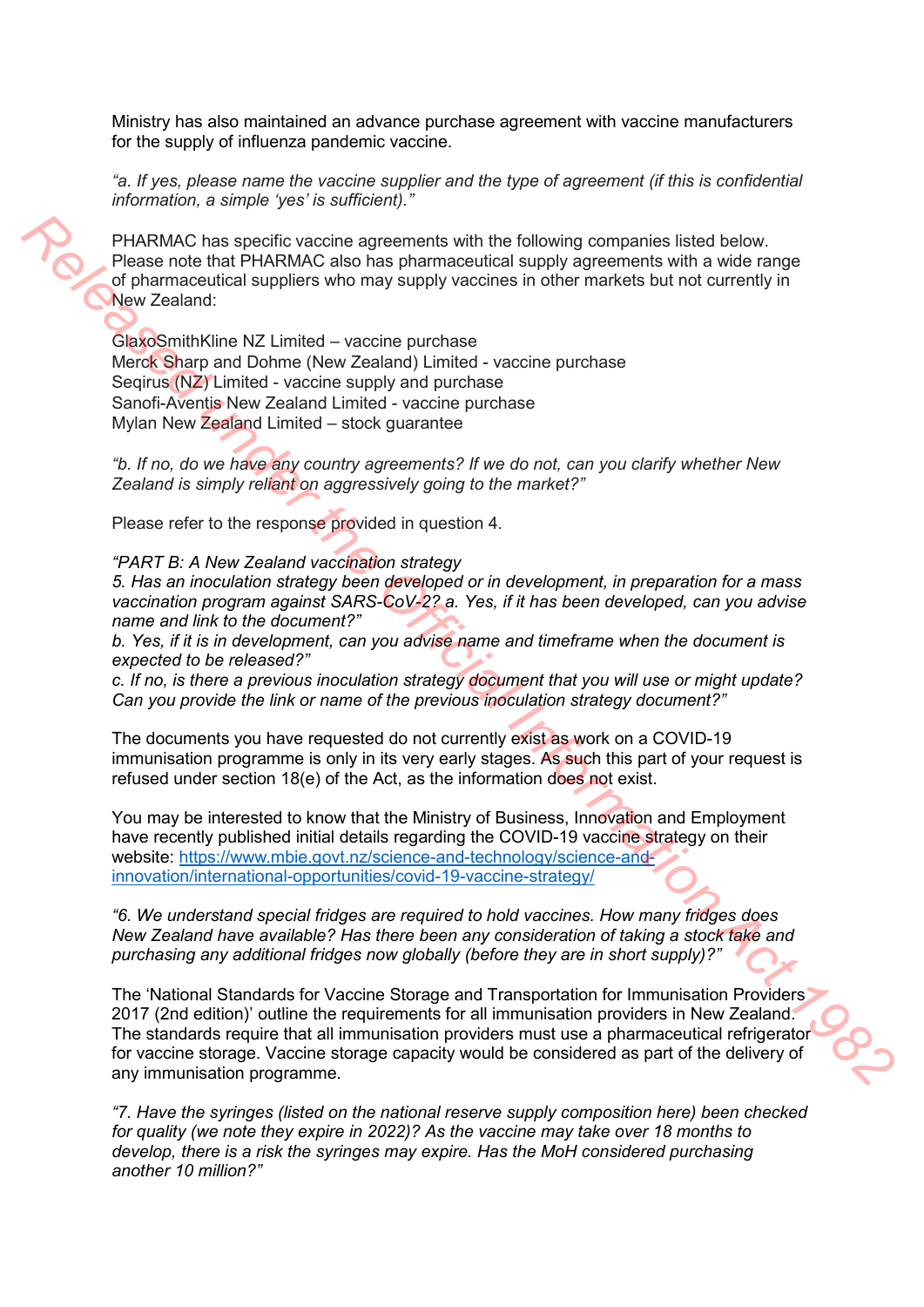The National Reserve Supply's current syringe stock expires in 2022. As with any item in the Ministry's National Reserve Supply there is an ongoing need to review stock, including volumes before purchase of new stock. Many vaccines are supplied with needles attached, so any requirement for separate needles will not be known until a suitable vaccine is identified.

## *"8. Has there been consideration of the anti-vaccine lobby in New Zealand?"*

The Ministry is aware of some groups and individuals who oppose vaccination. The COVID-19 immunisation strategy will include the development of communications that will address issues that the anti-vaccine lobby may raise.

*"9. To what extent will vaccination be compulsory, or will it be voluntary? Note: We expect that the benefits of being vaccinated will be measured against the perceived risk of acquiring the disease."* 

As per the response provided for question 5 of your request, an immunisation strategy has not been developed therefore this part of your request is refused under section 18(e) of the Act, as the information does not exist.

*"10. Can inoculation of a vaccine be made mandatory under current New Zealand law?"* 

Currently New Zealand law would not enable compulsory vaccination.

 *"11. What lessons can be learned from the flu vaccine? Given concerns about the quantity ordered and the public release to GPs not being adequate, has a review been undertaken? If yes, can we please have a link to or soft copy of the written review?"* 

The Ministry is currently undertaking a project to investigate all aspects of supply and distribution of influenza vaccines. This work involves discussions with a wide range of sector stakeholders. A summary of findings is expected by the end of June 2020, this will allow any key changes to be made ahead of the 2021 programme. **Release the action of the anti-vaccine tobby in New Zealand?"<br>
<b>Release the action of Society and include the development of communications that Will address<br>
The Ministry is aware of some groups and individuals who oppos** 

*"12. In recent years, the government has rolled out the meningococcal vaccine and the HPV vaccine? Was a review undertaken for each of these? If yes, can we please have a link to or soft copy of the written review/s?"* 

Information pertaining to this part of your request is publicly available on the Ministry website:

- HPV Immunization Programme Implementation Evaluation https://www.health.govt.nz/publication/hpv-immunisation-programme-implementationevaluation
- Evaluation of Meningococcal B Immunisation National Roll-out https://www.health.govt.nz/system/files/documents/publications/menzbimplementation-evaluation-nov06.pdf

*"13. We expect GPs will be paid for giving the vaccine to eligible patients and pharmacists to customers; however, can you confirm this?* 

Health professionals providing a funded COVID-19 vaccine will be reimbursed according to the immunisation benefit in place at the time.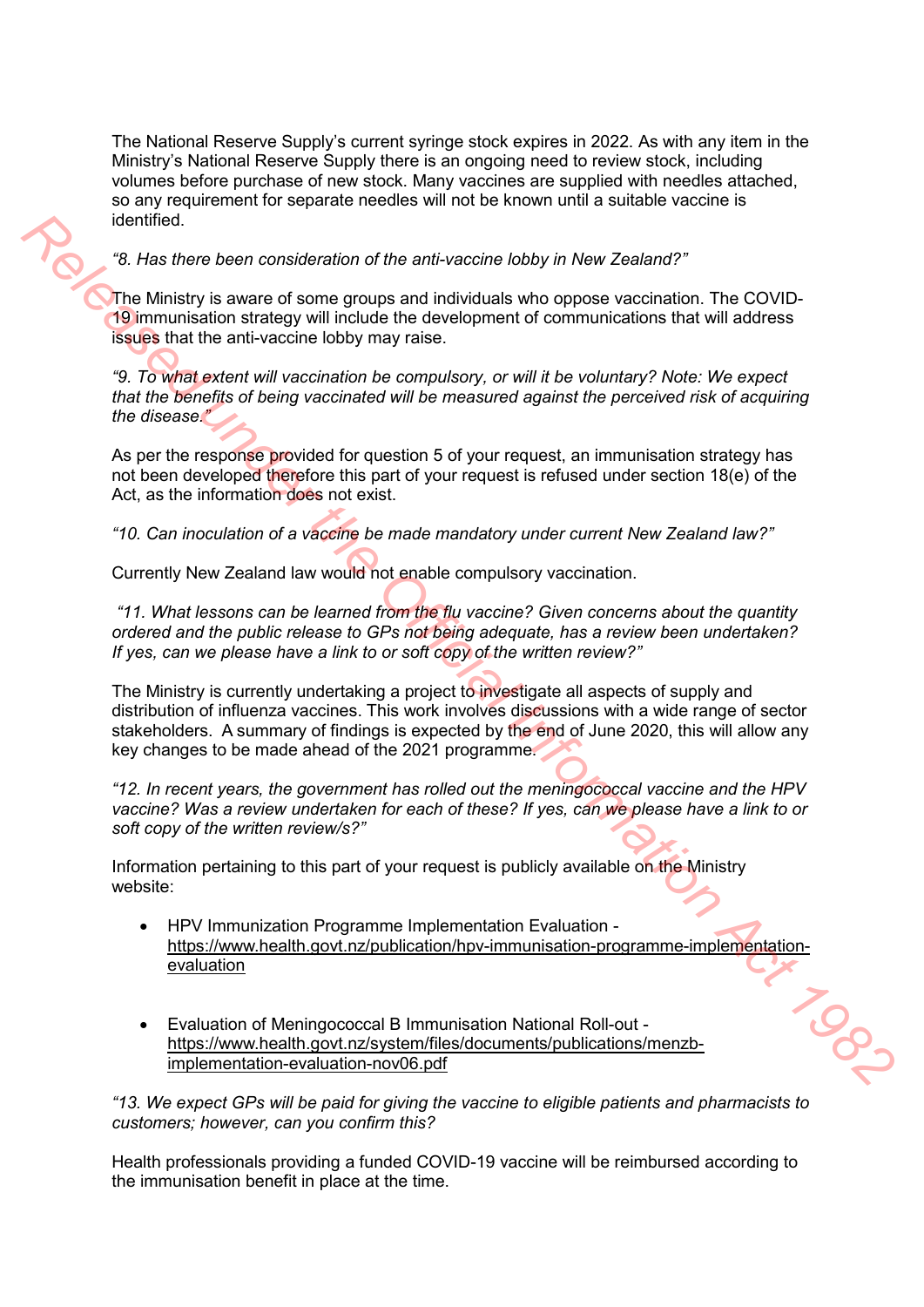*"14. Who is undertaking viral surveillance for SARS-CoV-2 in New Zealand? (e.g. is it ESR or MoH)?""* 

The COVID-19 response developed a comprehensive testing strategy that is key to New Zealand's COVID surveillance. The implementation of this strategy is a coordinated effort among the Ministry, the Institute of Environmental Science and Research (ESR) and DHBs, but the actual testing for SARS-CoV-2 is currently conducted by DHBs, with ESR as a reference laboratory. In order to overcome some of the challenges created by COVID-19 to our National Flu Surveillance programme this year, some General Practitioner sentinel practices will be sending samples for both SARS-CoV-2 and influenza testing directly to ESR. 2 calear of COVID survivillence. The implementation of this stateley is a coordinate distribution of the Act 2 calear of the State and the State and the State of the State and History. The particular the Covid-2 is curre

*15. What mutations (or strains) of SARS-CoV-2 has New Zealand found to date? a. Does New Zealand have the 'L-type' or 'S-type' strains? If yes, what is the numbers of percentages?*

*b. Are there any other strains in New Zealand?"* 

The Ministry is expecting to receive a report on the first 100 cases in the coming weeks. This report will be prepared by ESR who are undertaking the genomic analysis. As such your request for this information is refused under section 18(d) of the Act as the information requested will soon be made publicly available.

*"c. From your experience, do you consider one of the strains is more deadly than another?"* 

The Ministry does not hold information pertaining to this part of your request and as such, this part of your request is refused under section 18(g) of the Act.

*d. What is the MoH advice to officials (e.g. to ministers, Treasury, and the Reserve Bank) as to when a vaccine might be available for sale to the New Zealand Government (e.g. a 5% chance in less than six months, an 80% chance in six to 18 months, a 10% chance in 18–36 months, and 5% beyond 36 months)? We are interested in how this has been positioned with officials.*

The Ministry has not provided formal advice on this topic as it would be speculative. The Ministry and other government agencies are however monitoring developments closely. This part of your request is refused under section 18(e) of the Act.

*"16. Given the vaccine is being fast-tracked, there is a risk countries might agree to indemnify vaccine makers from legal liability in the event of manufacturing defects? a. Has the New Zealand Government ever accepted legal liability for a past vaccine in the last 20 years? Note: The US underwrote the risks of H1N1 in 1976/77, which added to the fear of the vaccine itself (see Nate Silver's The Signal and the Noise, pp. 209–210). Shortly after the programme started it was halted largely due to an unusually high number of Guillain-Barre syndrome cases occurring in vaccinated people."* 

The Ministry does not hold information pertaining to this part of your request and as such, this part of your request is refused under section  $18(q)$  of the Act. A 'no-fault' compensation exists for vaccine treatment injuries available through Accident Compensation Corporation (ACC). Any further information on this topic would be best sought directly from ACC.

*"b. Would the New Zealand Government ever accept legal liability for a fast-tracked vaccine? If no, is this because it would be covered by ACC?"*